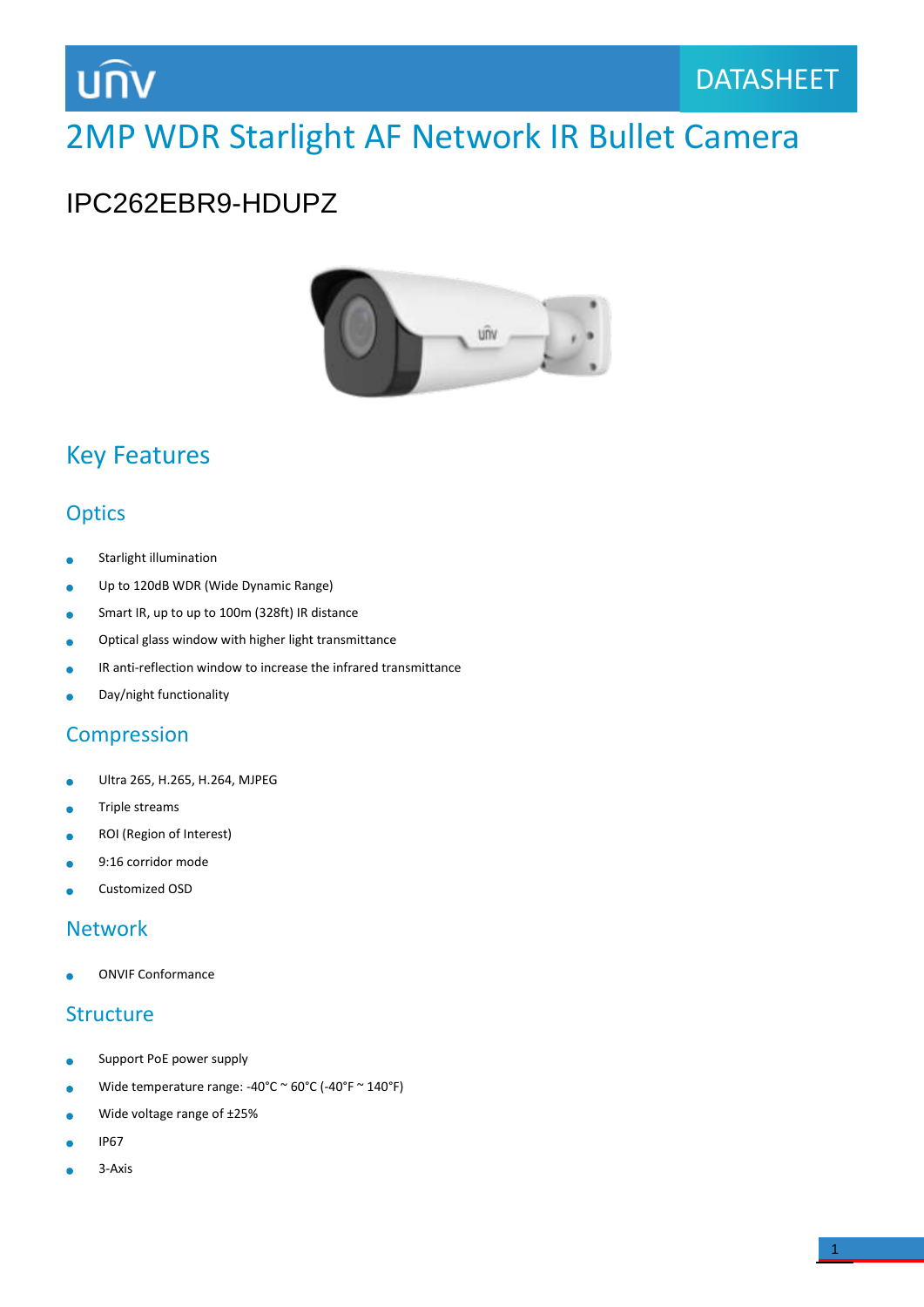# **UNV**

## Specifications

| Camera                  | IPC262EBR9-HDUPZ                                                                                                                                        |                |  |             |      |                   |              |  |
|-------------------------|---------------------------------------------------------------------------------------------------------------------------------------------------------|----------------|--|-------------|------|-------------------|--------------|--|
| Sensor                  | 1/1.8", 2.0 megapixel, progressive scan, CMOS                                                                                                           |                |  |             |      |                   |              |  |
| Lens                    | 2.8 ~ 12mm@F1.5 (W) ~ F2.8 (T); DC-Iris, AF automatic focusing and motorized zoom lens                                                                  |                |  |             |      |                   |              |  |
| Iris                    | DC-Iris                                                                                                                                                 |                |  |             |      |                   |              |  |
|                         | Lens (mm)                                                                                                                                               | Detect (m)     |  | Observe (m) |      | Recognize (m)     | Identify (m) |  |
| <b>DORI Distance</b>    | 2.8                                                                                                                                                     | 33.6           |  | 13.4        | 6.7  |                   | 3.4          |  |
|                         | 12                                                                                                                                                      | 144            |  | 57.6        | 28.8 |                   | 14.4         |  |
| Angle of View (H)       | $87.5^{\circ} \approx 31.2^{\circ}$                                                                                                                     |                |  |             |      |                   |              |  |
| Angle of View (V)       | $48.9^{\circ} \approx 17.3^{\circ}$                                                                                                                     |                |  |             |      |                   |              |  |
| Angle of View (O)       | $113.8^{\circ} \approx 38.4^{\circ}$                                                                                                                    |                |  |             |      |                   |              |  |
| Adjustment angle        | Pan: 0° ~ 360°                                                                                                                                          | Tilt: 0° ~ 90° |  |             |      | Rotate: 0° ~ 360° |              |  |
| Shutter                 | Auto/Manual, $1 \approx 1/100000$ s                                                                                                                     |                |  |             |      |                   |              |  |
| Minimum Illumination    | Colour: 0.0005Lux (F1.5, AGC ON)<br>OLux with IR                                                                                                        |                |  |             |      |                   |              |  |
| Day/Night               | IR-cut filter with auto switch (ICR)                                                                                                                    |                |  |             |      |                   |              |  |
| Digital noise reduction | 2D/3D DNR                                                                                                                                               |                |  |             |      |                   |              |  |
| S/N                     | >52dB                                                                                                                                                   |                |  |             |      |                   |              |  |
| IR Range                | Smart-IR, up to 100m (328ft) IR range                                                                                                                   |                |  |             |      |                   |              |  |
| Defog                   | <b>Digital Defog</b>                                                                                                                                    |                |  |             |      |                   |              |  |
| <b>WDR</b>              | 120dB                                                                                                                                                   |                |  |             |      |                   |              |  |
| Video                   |                                                                                                                                                         |                |  |             |      |                   |              |  |
| Video Compression       | Ultra 265, H.265, H.264, MJPEG                                                                                                                          |                |  |             |      |                   |              |  |
| H.264 code profile      | Baseline profile, Main Profile, High Profile                                                                                                            |                |  |             |      |                   |              |  |
|                         | Main Stream: 2MP (1920*1080), Max 60fps;                                                                                                                |                |  |             |      |                   |              |  |
| Frame Rate              | Sub Stream: 2MP (1920*1080), Max 60fps;                                                                                                                 |                |  |             |      |                   |              |  |
|                         | Third Stream: D1 (720*576), Max 60fps                                                                                                                   |                |  |             |      |                   |              |  |
| 9:16 Corridor Mode      | Supported                                                                                                                                               |                |  |             |      |                   |              |  |
| <b>HLC</b>              | Supported                                                                                                                                               |                |  |             |      |                   |              |  |
| <b>BLC</b>              | Supported                                                                                                                                               |                |  |             |      |                   |              |  |
| <b>OSD</b>              | Up to 8 OSDs                                                                                                                                            |                |  |             |      |                   |              |  |
| Privacy Mask            | Up to 8 areas                                                                                                                                           |                |  |             |      |                   |              |  |
| ROI                     | Supported                                                                                                                                               |                |  |             |      |                   |              |  |
| <b>Motion Detection</b> | Up to 4 areas                                                                                                                                           |                |  |             |      |                   |              |  |
| <b>Smart</b>            |                                                                                                                                                         |                |  |             |      |                   |              |  |
| <b>General Function</b> | Watermark, IP Address Filtering, Tampering Alarm, Alarm input, Alarm output, Access Policy, ARP Protection, RTSP<br>Authentication, User Authentication |                |  |             |      |                   |              |  |
| Audio                   |                                                                                                                                                         |                |  |             |      |                   |              |  |
| Audio Compression       | G.711                                                                                                                                                   |                |  |             |      |                   |              |  |
| Suppression             | Supported                                                                                                                                               |                |  |             |      |                   |              |  |
| Sampling Rate           | 8KHZ                                                                                                                                                    |                |  |             |      |                   |              |  |
| <b>Storage</b>          |                                                                                                                                                         |                |  |             |      |                   |              |  |
| Edge Storage            | Micro SD, Up to 256GB                                                                                                                                   |                |  |             |      |                   |              |  |
| Network Storage         | ANR                                                                                                                                                     |                |  |             |      |                   |              |  |
|                         |                                                                                                                                                         |                |  |             |      |                   |              |  |